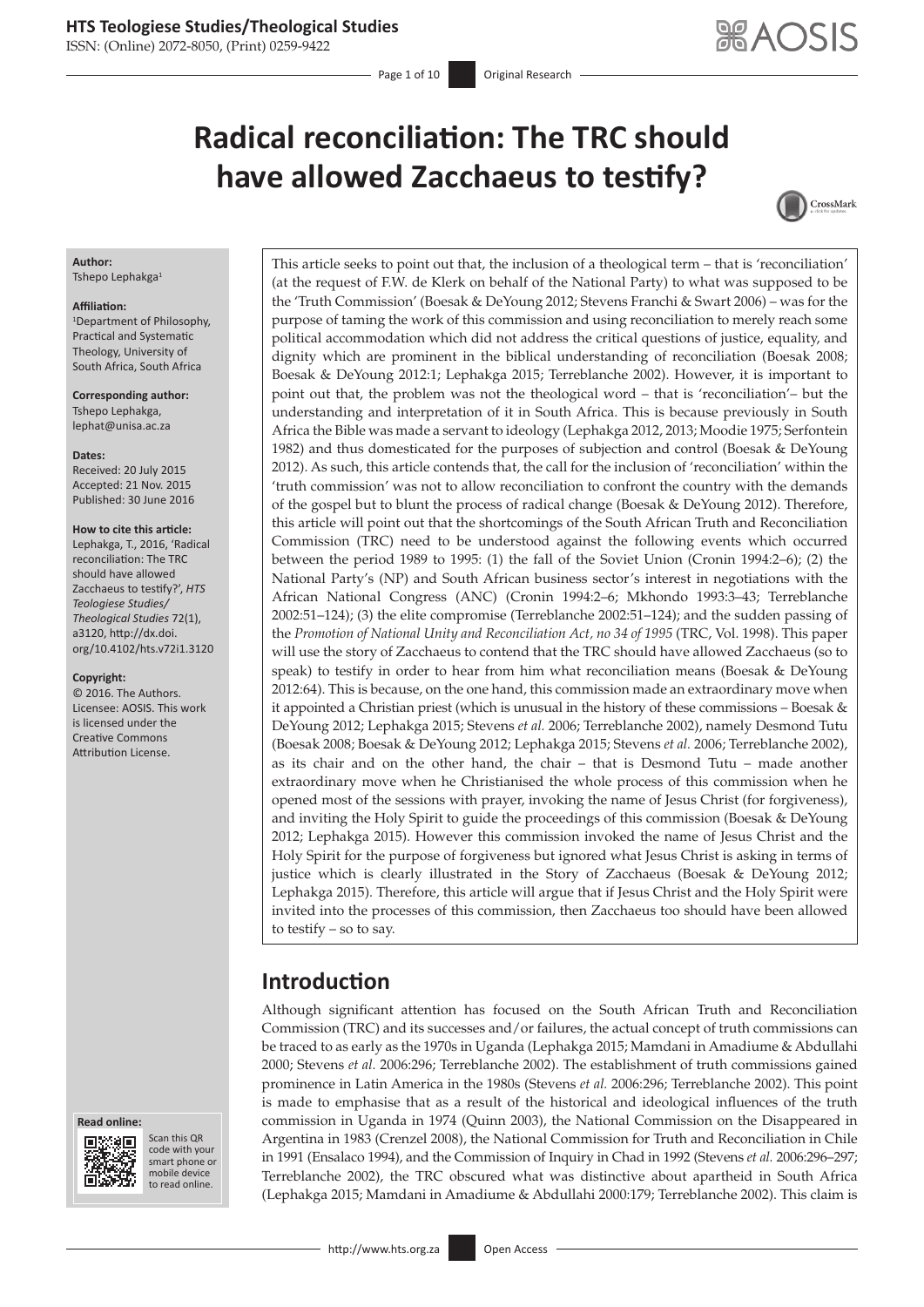based on the three key limitations in the TRC's report as identified by Mamdani (2002:32–59) in his famous work on the TRC titled *Amnesty or Impunity? A Preliminary Critique of the Truth and Reconciliation Commission of South Africa*. Firstly, Mamdani points out that the TRC individualised the victims of apartheid despite the commission's acknowledgement that apartheid is a crime against humanity which targeted entire communities for ethnic and racial policing and cleansing (Lephakga 2015; Mamdani 2002:33; Terreblanche 2002). Secondly, Mamdani points out that this Commission, by focusing on individuals and obscuring the victimisation of communities, was unable to highlight the bifurcated nature of apartheid as a form of power that governed natives differently from non-natives (Lephakga 2015; Mamdani 1996, 2002:34; Terreblanche 2002). Finally, Mamdani points out that this Commission extended impunity to most perpetrators of apartheid because, in the absence of a full acknowledgement of victims of apartheid, there could not be a complete identification of its perpetrators (Lephakga 2015; Mamdani 2002:34; Terreblanche 2002).

It is perhaps important to point out that the above-mentioned shortcomings of the TRC, as noted by Mamdani (2002:33–34), need to be understood against the backdrop of what Cronin (1994:2–8) and Lephakga (2015) term the neo-liberal transition to democracy of the period 1989–1991/1995. This is because, as Lephakga (2015) argues, the period 1989–1995 is fundamental to understanding some of the shortcomings of the TRC. During this period the following events occurred which Lephakga (2015) argues were not accidental or uncalculated: the fall of the Soviet Union (Cronin 1994:2–6); the National Party's (NP) and South African business sector's interest in negotiations with the African National Congress (ANC) (Cronin 1994:2–6; Mkhondo 1993:3–43; Terreblanche 2002:51–124); the elite compromise (Terreblanche 2002:51–124); and the passing of the *Promotion of National Unity and Reconciliation Act 3 of 1995* (TRC, Vol. 1, 1998). It is important to note that, during this period, 1989–1995, there was growing opposition to the authoritarian regimes (like the NP in South Africa) in the third world countries (Cronin 1994; Lephakga 2015) and this posed not only a political but also an economic threat to these regimes (Lephakga 2015; Terreblanche 2002). This is because most of these countries had links with and others were in the process of linking up with the Soviet Union (Cronin 1994; Lephakga 2015; Terreblanche 2002). The fall of the Soviet Union therefore presented an opportunity to these authoritarian regimes to retain their grip on the economy of the countries they were governing (Lephakga 2015; Terreblanche 2002). As Fiss (1992:908) points out, 'the fall of the Soviet Union meant that socialism had collapsed and the long historic struggle between capitalism and socialism had come to an end, with capitalism emerging a victor'. It is against this backdrop that Cronin (1994:2–8) and Lephakga (2015) note that the fall of the Soviet Union presented the world – particularly the Third World countries – with one option, namely transition to democracy (Cronin 1994; Lephakga 2015; Terreblanche 2002). But it must be signalled out that the problem was not democracy but the package that it came with, that is

democracy under capitalism (Cronin 1994; Lephakga 2015; Terreblanche 2002:16–17). Under this merger of democracy and capitalism nothing changes because we have what Lenin (1917:51) described: 'freedom in capitalist society remains about the same as it was in ancient Greek republics: freedom for slave owners'. On the one hand democracy is based on the equality of rights and privileges maintained and supplied by state power (Terreblanche 2002:16–17), whereas on the other hand capitalism is based on the unequal distribution of property and assets and on the state-guaranteed freedom for everyone to use their assets and property as they please within the prescriptions of the law (Terreblanche 2002:17). It is thus against this backdrop that Lephakga (2015) indicates that the NP's and the business sector's sudden interest in a negotiated settlement was not accidental nor was the sudden passing of the the *Promotion of National Unity and Reconciliation Act 34 of 1995* which established the TRC.

It must also be noted that the South African Commission (which became known as the Truth and Reconciliation Commission/TRC) was supposed to be called the Truth Commission of South Africa (Boesak & DeYoung 2012; Lephakga 2015) following in the footsteps of other commissions which came before it: the truth commission in Uganda in 1974 (Quinn 2003); the National Commission on the Disappeared in Argentina in 1983 (Crenzel 2008); the National Commission for Truth and Reconciliation in Chile in 1991 (Ensalaco 1994); and the Commission of Inquiry in Chad in 1992 (Stevens *et al.* 2006:296–297; Terreblanche 2002). But during the negotiations (that is, both the informal and formal negotiations – Terreblanche 2002:95), F.W. de Klerk, on behalf of the National Party (NP) (which represented the majority of white people in South Africa – Giliomee 2003:487–541) made a request to the commission that his constituency would be more comfortable if it this commission could be named the Truth and Reconciliation Commission of South Africa (TRC). Hence, a biblical or theological concept was included (Boesak & DeYoung 2012:9). However, it must be pointed out, as Lephakga (2015) and Boesak and DeYoung (2012) noted, that the problem or issue was not reconciliation, but rather the understanding and interpretation of it. This is seen, for instance, with how the Bible was used in South Africa to give theological backing to apartheid which Moodie (1975); Lephakga (2013, 2015); Smith (1979) and Serfontein (1982) point to. Hence Boesak and DeYoung note that, 'from experience in the church as well as politics we knew how the Bible was used in Afrikaner politics, and how the radical message of the Bible was made servant to ideology, domesticated for purposes of subjection and control' (2012:9). Therefore, this article contends that the call for the inclusion of reconciliation to the truth commission was 'not intended to allow reconciliation to confront the country with the demands of the Gospel, but to blunt the progress of radical change and transformation' (Boesak & DeYoung 2012:9; Lephakga 2015).

Given this background, therefore, this article contends that the Bible, and particularly the story of Zacchaeus, is crucial in illustrating the major shortcomings in South Africa's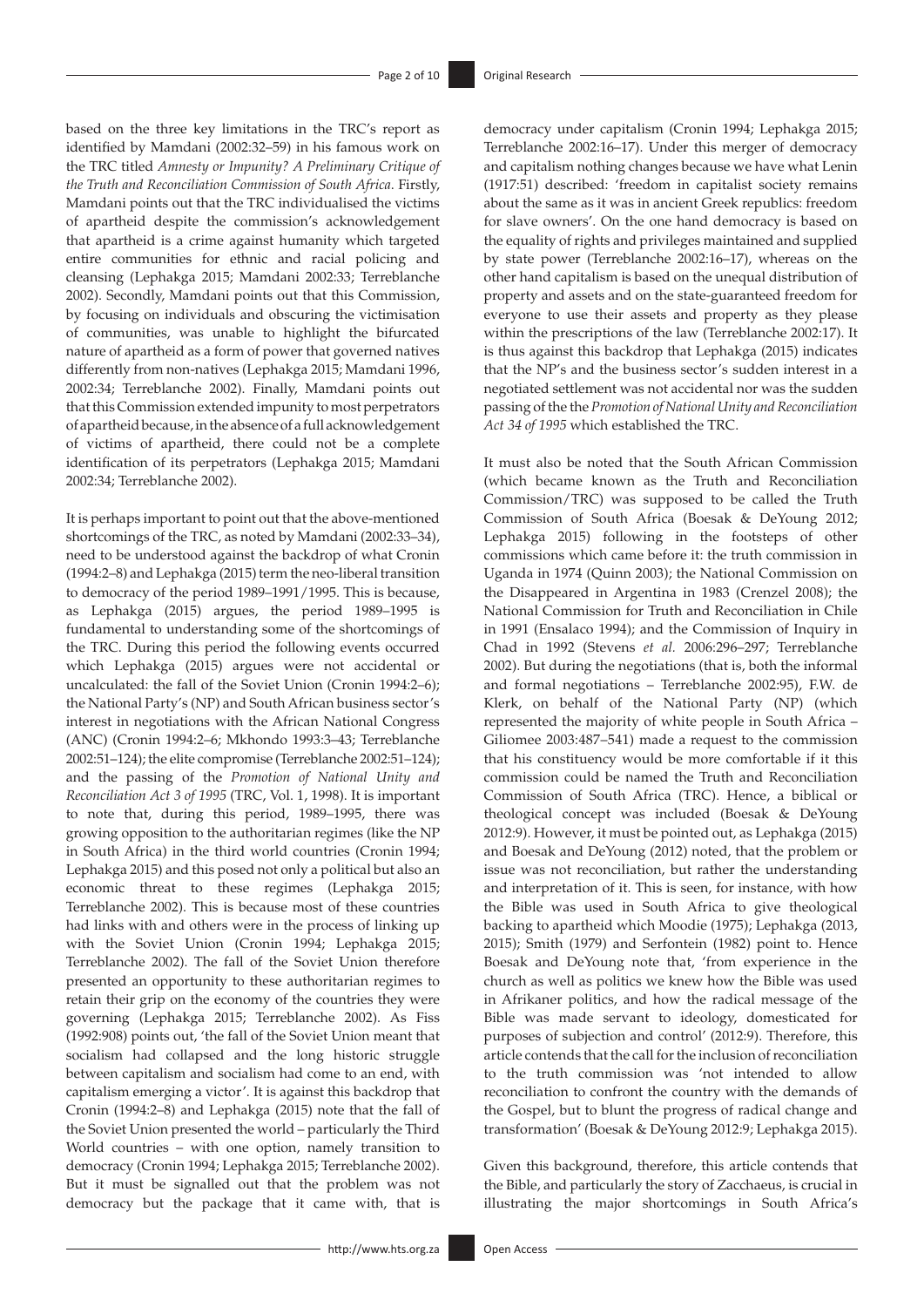reconciliation project (Boesak 2008; Boesak & DeYoung 2012). Lephakga (2015) notes that, not only did the addition of the Biblical concept of reconciliation give a religious twist to the South African truth commission process, but an extraordinary move – which Christianised this process – was made when a Christian priest, Archbishop Desmond Tutu, was appointed to chair the commission (Boesak & DeYoung 2012:63). This move of appointing a priest was extraordinary because all the previous commissions were chaired by lawyers, judges and/or politicians (Boesak & DeYoung 2012; Crenzel 2008; Ensalaco 1994; Lephakga 2015; Quinn 2003). The chair, as Boesak and DeYoung note, turned the whole process of this commission into a Christian event, 'opening with Christian prayers, praying not to a universal "God of justice" but specifically in the name of Jesus, invoking the "Holy Spirit of God" to guide the proceedings' (2012:63). As a result of the extraordinary move of appointing a Christian priest to chair this commission and his Christianisation of the whole process, many people, particularly Christians, had high expectations (Boesak 2008; Boesak & DeYoung 2012; Lephakga 2015). This is because Christians know that reconciliation as a biblical concept goes to the roots, in addressing the critical questions of justice, equality, and dignity (Boesak 2008; Boesak & DeYoung 2012:1; Lephakga 2015). This article therefore contends that once this commission accepted 'reconciliation' as a biblical term it would form part of their foundation (Boesak & DeYoung 2012; Lephakga 2015) and once they accepted a Christian priest as a chair (Boesak 2008; Boesak & DeYoung 2012; Lephakga 2015; Terreblanche 2002) – who opened almost all the proceedings of this commission with a prayer – thus invoking the name of Jesus Christ and the Holy Spirit (Boesak & DeYoung 2012; Lephakga 2015), then this commission should have invited Zacchaeus to come testify (so to speak) – to hear from him what reconciliation meant for him (Boesak 2008; Boesak & DeYoung 2012; Lephakga 2015).

Against this background this article thus contends that in attempting to move beyond cheap reconciliation towards costly reconciliation which addresses critical questions of justice, equality, and dignity that are so prominent in the biblical understanding of reconciliation, it is necessary to consider, as Boesak (2008:636–654) does, the story of Zacchaeus in Luke 19:1–10. This wonderful, multilayered story has such radical consequences for reconciliation (Boesak 2008; Boesak & DeYoung 2012; Brown, Fitzmyer & Murphy 1990; Lephakga 2015). It teaches us (that is South Africans) that reconciliation is radical in that it goes to the roots of injustice(s) and needs to be affected with the community (particularly the wronged community as in this story) in order for it to be genuine (Boesak 2008:636–654). This story also teaches that reconciliation should be transformational – of the life of both the victim and beneficiary and/or perpetrator, of the lifestyle of both, and of the relations between them (though it must be mentioned that the doer must transform their relationship with the community, especially with those they wronged). Finally, this story illustrates that reconciliation is not cheap in that it means the restoration of justice (Boesak 2008:636–654).

It is crucial to note that the story of Zacchaeus, as Adeyemo *et al.* (2006), Boesak (2008:636–654; Boesak & DeYoung 2012), Fitzmyer *et al.* (1990:711) and Brown (1976:222–224) rightly mention, is about the town's rich, infamous tax collector whose wealth had been built through his clever but corrupt manipulation of the tax system and the exploitation of both opportunities and people. It is logical that it might have been the rich who resented him most, but it is the poor that suffered most from his corrupt and ruthless practices as Boesak (2008:636–654; Boesak & DeYoung 2012) shows. The story also tells us of a man who is aware of his physical impediment and probably knows that he will get no sympathetic, preferential treatment from the crowd and therefore he climbs the tree in the hope of seeing Jesus (Boesak 2008:636– 654; Boesak & DeYoung 2012; Brown 1976:222–224; Fitzmyer *et al.* 1990:711). Jesus stops right at the spot, looks up, the whole crowd fading into fuzzy irrelevance as the focus is entirely on the little man in the sycamore tree, the conversation with Jesus, his conversion, and his reaction (Adeyemo *et al.* 2006; Brown 1976:222–224; Boesak 2008:636–654; Boesak & DeYoung 2012; Fitzmyer *et al.* 1990:711). He draws radical conclusions for his life from his encounter with Jesus and the act of being reconciled with God (Boesak 2008:636–654; Boesak & DeYoung 2012). He knows this reconciliation needs to be affected by the community in order for it to be genuine (Adeyemo *et al.* 2006; Boesak 2008). He understands that reconciliation has to be transformational if it is to mean anything: about his life, his lifestyle, and his relationships with the community, especially with those he has wronged. Reconciliation means the restoration of justice, as Boesak (2008:636–654; Boesak & DeYoung 2012) rightly points out.

Following Zacchaeus's understanding of reconciliation it is thus crucial that reconciliation (1) is affected by the community in order for it to be genuine; (2) has to be transformational if it is to mean anything; and (3) means the restoration of justice, which Zacchaeus sets out to do. Zacchaeus does not spare himself or his possessions (Adeyemo *et al.* 2006; Boesak 2008:636–654; Boesak & DeYoung 2012; Brown 1969; Fitzmyer *et al.* 1990; Lenski 1961). He acknowledges that his wealth was ill-gained and stolen from the sweat of the poor (Boesak 2008:636–654; Boesak & DeYoung 2012; Brown 1976:222–224; Fitzmyer *et al.* 1990:711). Boesak points out that for Zacchaeus reconciliation is not cheap: 'Look, half of my possessions Lord, I will give to the poor; and if I have defrauded anyone of anything, I will pay back four times as much' (Lk, 19:8) (Boesak 2008:636–654; Boesak & DeYoung 2012; Brown 1976:222–224; Fitzmyer *et al.* 1990:711). Boesak (2008:636–654; Boesak & DeYoung 2012) further points out that because of Jesus, the incarnation of the reconciliation and compassionate justice of God, Jesus understands how crucial a thing Zacchaeus is doing, Jesus does not enter into some meaningless moralising chat about the relative worth or worthlessness of money, or how just love is enough. Jesus is just as radical, linking Zacchaeus's response immediately to his salvation: 'Today salvation has come to this house….' (Lk. 19:9) (Boesak 2008:636–654; Boesak & DeYoung 2012; Brown 1976:222–224; Fitzmyer *et al.* 1990:711). And because there are crucial lessons to be drawn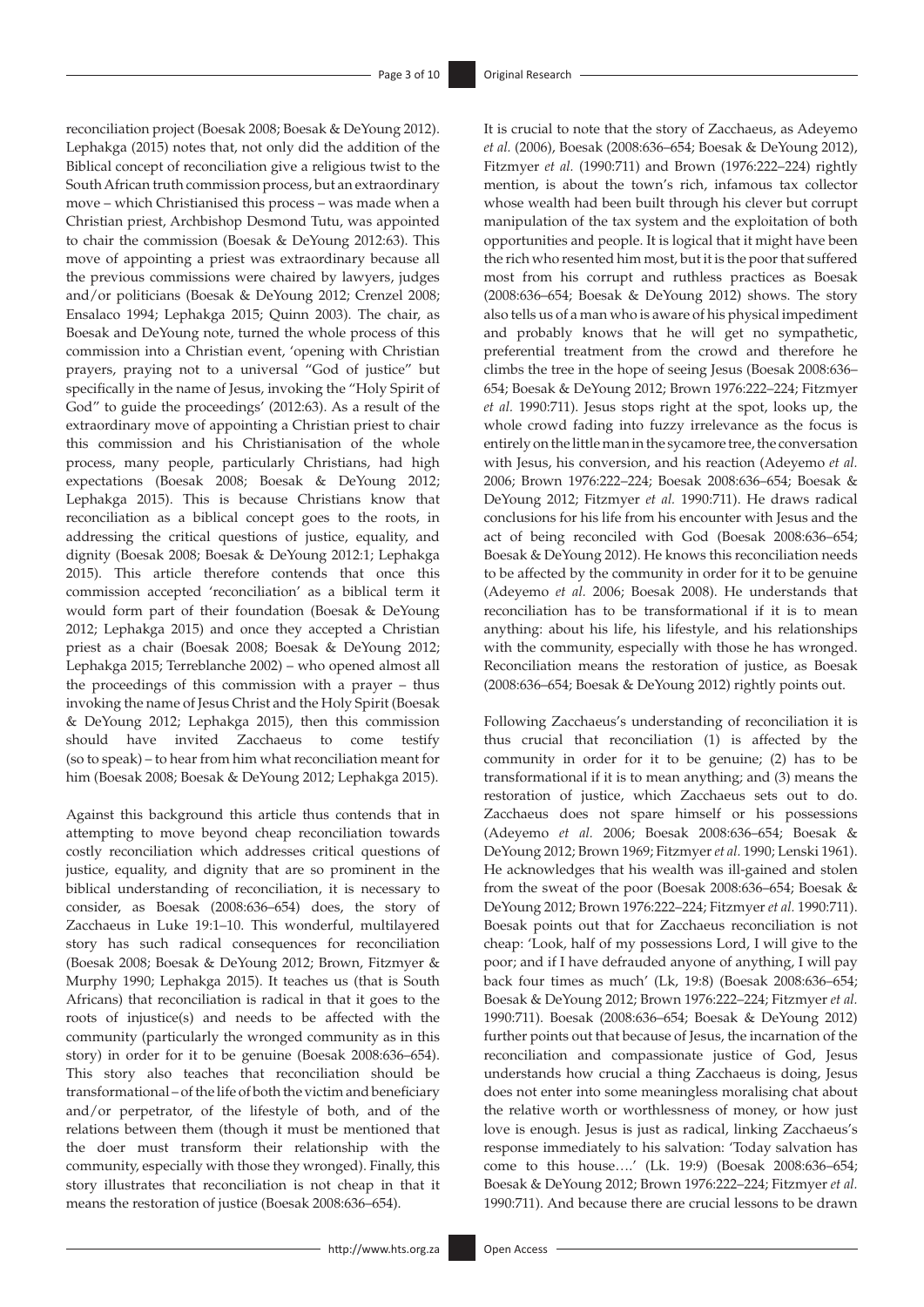from this, the crowd is brought back into the conversation: '… because he too is a son of Abraham' (Lk. 19:9) (Boesak 2008:636–654; Boesak & DeYoung 2012; Brown 1976:222–224; Fitzmyer *et al.* 1990:711). It is imperative to note that when Jesus referred to Zacchaeus as also being the son of Abraham, it was to reintegrate him into the community of believers (Boesak 2008:636–654; Boesak & DeYoung 2012; Brown 1976:222–224; Fitzmyer *et al.* 1990:711).

This article will conclude that the story of Zacchaues is a good illustration of the shortcomings in the South African reconciliation process. These shortcomings must be understood against the following: 'Zacchaeus stood up and said to the Lord, Listen sir! I will give half [of] my belongings to the poor, and if I have cheated, anyone, I will pay him [or her] back four times as much. Jesus said to him, Salvation has come to this house today, for this man, also, is a descendant of Abraham. The Son of Man came to seek and to save the lost' (Boesak 2008:636–654; Boesak & DeYoung 2012; Brown 1976:222–224; Fitzmyer *et al.* 1990:711). The story of Zacchaeus illustrates the cost of reconciliation and as such is important for South Africa's unfinished business of reconciliation (Boesak 2008:636–654; Boesak & DeYoung 2012). It is against this backdrop that this paper argues that the TRC should have allowed (metaphorically) Zacchaeus to speak, to hear what reconciliation meant for him (Boesak & DeYoung 2012). This paper will deal with the following subsections in order to point out why the TRC should have allowed Zacchaeus to testify: (1) the importance of the story of Zacchaeus for reconciliation in South Africa; (2) Zacchaeus the epitome of reconciliation; (3) lessons from Zacchaeus for South Africa; and (4) conclusion.

### **The importance of the story of Zacchaeus for reconciliation in South Africa**

The story of Zacchaeus, the tax collector, is crucial in illustratingthe major shortcomings in South Africa's reconciliation process (Boesak 2008:636; Boesak & DeYoung 2012:63–66). Unlike the predecessors of the TRC mentioned previously (Crenzel 2008; Ensalaco 1994; Lephakga 2015; Quinn 2003; Stevens *et al.* 2006), it made an extraordinary move when it deviated from a typical commission that is run by judges, lawyers, and politicians and opted for a Christian priest, Archbishop Desmond Tutu, to run it (Boesak 2008; Boesak & DeYoung 2012; Lephakga 2015). This extraordinary move should be understood against the commission's mandate which came as a result of the passing of the *Promotion of National Unity Act 34 of 1995* (Lephakga 2012; Terreblanche 2002:126; Truth and Reconciliation Commission 1998). This act mandated the commission to promote national unity and reconciliation in a spirit transcending the conflicts and divisions of the past by establishing as complete a picture as possible of the causes, nature, and extent of the gross violations of human rights which were committed during the period 1 March 1960 to 10 May 1994 (Mamdani 1996, 2002; Mamdani in Amadiume and Abdullahi 2000; Lephakga 2015;

Terreblanche 2002:126–127; Truth and Reconciliation Commission 1998). As a result, the commission had a mandate to practise neither impunity nor vengeance (Mamdani 2002:33) and it consequently appointed a Christian priest as its chair (Boesak & DeYoung 2012:63–64). In its attempt to avoid practising neither impunity nor vengeance, the commission was therefore determined to avoid two pitfalls: on the one hand, reconciliation becoming an unprincipled embrace of political evil; and on the other, a pursuit of justice so relentless as to turn into revenge (Lephakga 2015; Mamdani 2002:33). This extraordinary move was followed by an unprecedented move in the history of these commissions, that of turning the whole process into a decidedly Christian event, opening with Christian prayers (Boesak & DeYoung 2012:63; Lephakga 2015). Following Boesak and DeYoung (2012:64), this article argues that if this commission invited the Holy Spirit, then it should have also invited Zacchaeus (so to speak) to come to testify, to hear from him what reconciliation means. It is the contention of this article that 'once the name of Jesus (called for forgiveness) is invoked, one cannot then ignore Jesus when one thinks what Jesus is asking (in terms of justice)' (Boesak & DeYoung 2012:63).

As a result of this extraordinary move, it was expected, especially in Christian circles, that given the commission's determination to practise neither impunity nor vengeance (Mamdani 2002:33), then reconciliation would be allowed to confront the country with the demands of the Gospel (Boesak & DeYoung 2012; Lephakga 2015). This is because in the biblical understanding of reconciliation, it addresses critical questions of justice, equality, and dignity (Boesak & DeYoung 2012:1; Lephakga 2015). It is therefore argued that South Africans in general expected more of the process of reconciliation in South Africa (Boesak 2008). Boesak rightly points out that everywhere there are signs of uneasy dissatisfaction among South Africans (Boesak 2008:636–654). This is supported by Desmond Tutu who, years after the commission had done its work, said 'ten years after freedom, but still we are living in squalor while other mostly white, live in palatial homes' (Tutu 1999). Tutu also said: 'I don't know why those people didn't just say, to hell with peace … to hell with Tutu and the Truth Commission' (Mamphele 2008). Boesak (2008:636–654; Truth and Reconciliation Commission 1998) further observes that 'we know more about the truth that still lies buried than the truth that has been allowed to be heard and F.W. de Klerk's successful court action to block publication of certain documents and his offensive "let-bygones-be-bygones"'. Boesak (2008:636–654) observes that some of the signs of uneasy discontent among South Africans are the result of the TRC's failure to bring to book those who should have taken political responsibility: the political leaders, the generals, big business, or the corporate sector in South Africa. However, it is important to emphasise that the commission's failure to bring some to book is a result of a number of things like its narrow interpretation of its mandate (Lephakga 2015; Terreblanche 2002:127) and its embrace of the analogy of Latin America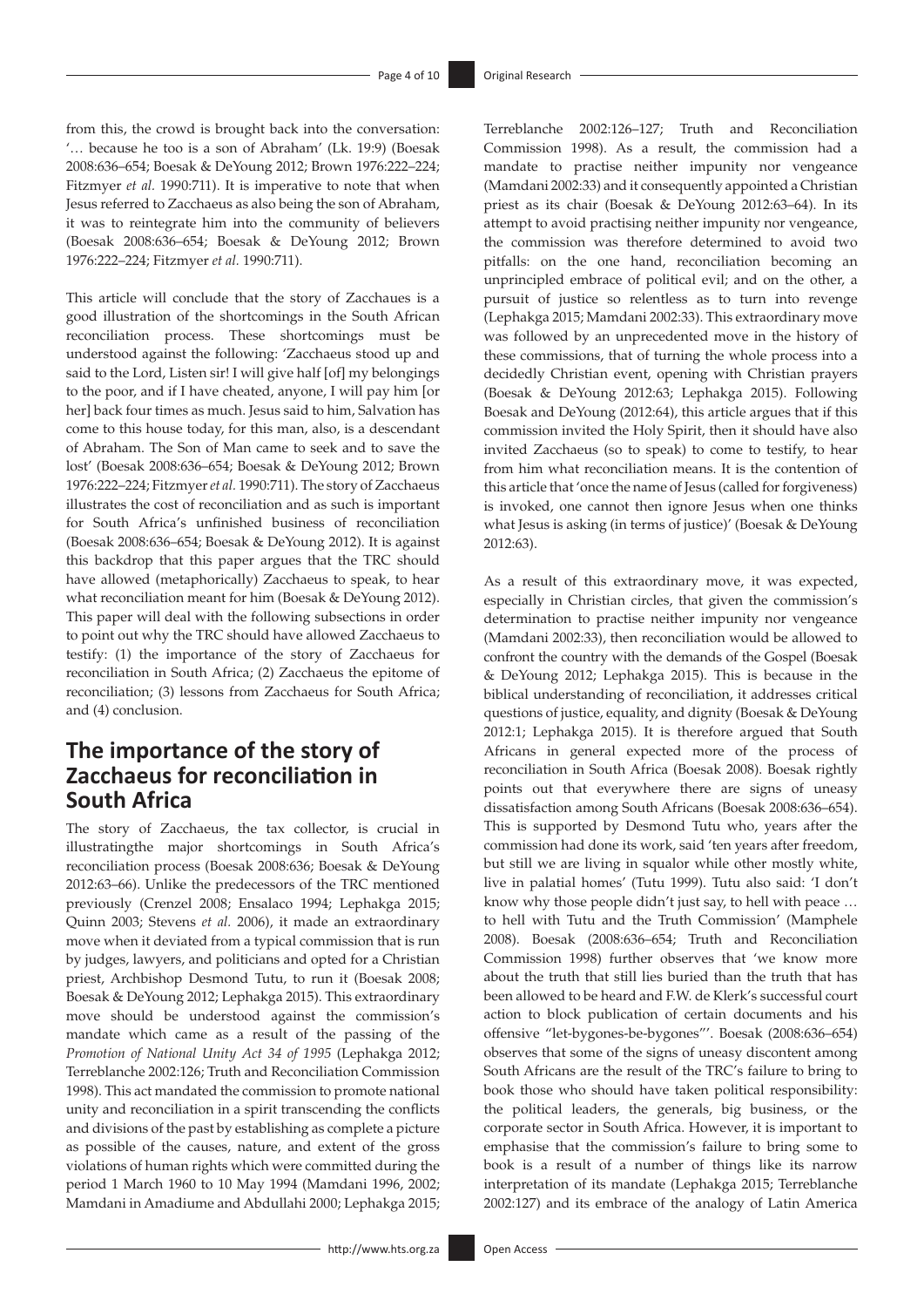going after dictators which obscured what was distinctive about apartheid in South Africa (Lephakga 2015; Mamdani in Amadiume & Abdullahi 2000:179; Terreblanche 2002). As a result of the historical and ideological influences of the Latin American commissions (Lephakga 2015; Mamdani in Amadiume & Abdullahi 2000), the commission dubiously identified victims and perpetrators of the apartheid system (Mamdani 2002:33–34; Terreblanche 2002:124–127). Consequently it narrowly interpreted its mandate and wrote the vast majority of apartheid victims, particularly victims of systematic exploitation, out of its version of history (Mamdani in Amadiume & Abdullahi 2000:183).

Mamdani (in Amadiume & Adbullahi 2000:183) notes that the unintended outcome of the narrow interpretation of its mandate and the Latin American understanding of human rights violations, which obscured what was distinctive about apartheid, has been to drive a wedge between the beneficiaries and victims of apartheid. The commission was consequently not able to apply the judgement of the international human rights community that 'apartheid was a crime against humanity' to racial capitalism and the business sector's involvement in it (Lephakga 2015; Terreblanche 2002:130–131). Terreblanche (2002:131) notes that the TRC lost a golden opportunity to educate the individual and corporate beneficiaries of apartheid about their direct responsibilities for the disrupted social structures and abject poverty of the majority of blacks. He further notes that 'if the beneficiaries had been educated about their participation in racial capitalism, they would certainly have been less arrogant, and possibly more compassionate and generous' (Lephakga 2015; Terreblanche 2002:131). Boesak (2008:636–654) rightly points out that there is deep anger at the government's inability to bring some dignity to the process of compensation for victims and at the fact that too many got away with it because of the obscuring of what was distinctive about apartheid, that is, that apartheid was aimed less at individuals than at entire communities and entire population groups (Mamdani in Amadiume & Adbullahi 2000:183). Thus the story of Zacchaeus can be used to demonstrate and call for reconciliation in society that is radical, that goes to the roots. Boesak and DeYoung (2012:1) rightly note that 'we believe unless we remove injustice at the roots, the weeds of alienation and fragmentation will return and choke the hope for reconciliation'. This is because the powerful in South Africa often use reconciliation to merely reach some political accommodation. And this political accommodation favours the rich and powerful, and deprives the powerless of justice and dignity (Boesak & DeYoung 2012:1). It does not end here as this reconciliation is often presented as if it does respond to the needs for genuine reconciliation and uses language that sounds like the truth but is, in fact, deceitful (Boesak & DeYoung 2012:1). Boesak and DeYoung (2012:1) note that Christians measure these matters with the yardstick of the Gospel and therefore know better. But when we discover that what is happening is in fact not reconciliation, and yet for reasons of self-protection, fear, or desire for acceptance by the powers that be, seek to accommodate this

situation, justify it, refuse to run the risk of challenge and prophetic truth telling, we become complicit in deceitful reconciliation and we deny the demands of the Gospel and refuse solidarity with the powerless and oppressed (Boesak & DeYoung 2012:1). Thus the story of Zacchaeus is crucial for the process of true reconciliation in South Africa.

# **Zacchaeus the epitome of reconciliation**

Zacchaeus the tax collector is regarded as the epitome of reconciliation because in the story of Zacchaeus as outlined in the Gospel of Luke, he is shown to understand and demonstrate how his manipulation of the tax system and the exploitation of the poor have earned him the reputation of being a sinner and corrupt tax collector, and thus cutt him off from the covenant between God and his people (Boesak 2008:636–654; Boesak & DeYoung 2012:63–73; Brown 1976:222–224; Fitzmyer *et al.* 1990:711). It is important at this stage to point out that Zacchaeus acknowledged his wrongs and also understood the consequences of his actions for himself and those he wronged (Brown 1976:222–224; Fitzmyer *et al.* 1990:711). As a result of his reputation it is understandable that the people hated tax collectors (Boesak & DeYoung 2012:63–66; Brown 1976:222–224; Fitzmyer *et al.* 1990:711). They were the symbol of the oppression they met every day (Boesak 2008:636–654; Boesak & DeYoung 2012:63– 73; Brown 1976:222–224; Fitzmyer *et al.* 1990:711). They were the face of the oppressor in Rome or of the governor in Jerusalem. If they were Jews, and they worked for Rome, the betrayal was enormous (Boesak 2008:636–654; Boesak & DeYoung 2012:63–73; Brown 1976:222–224; Fitzmyer *et al.* 1990:711). On the one hand Zacchaeus as a Jew participated in the oppression of the Jewish people (Brown 1976:222–224; Fitzmyer *et al.* 1990:711), that is his people, and on the other hand Zacchaeus as a tax collector participated in a system which exploited the poor through collection of taxes (Brown 1976:222–224; Fitzmyer *et al.* 1990:711), among other things, to sustain the lavish lifestyle of emperors, their governors, and the corrupt tax collectors (Boesak 2008; Boesak & DeYoung 2012; Brown 1976:222–224; Fitzmyer *et al.* 1990:711). Zacchaeus also participated in a system which used the Jewish people's money to fund the building of temples in honour of emperors in a holy land (Boesak & DeYoung 2012:64–66).

It is, however, crucial to note that as a result of Zacchaeus's willingness to see Jesus, the radical reconciler on the one hand demonstrated (through his willingness to change) how reconciliation needs to be affected (by) with the community in order for it to be genuine (Boesak 2008:636–654; Brown 1976:222–224; Fitzmyer *et al.* 1990:711). Zacchaeus shows us how reconciliation has to be transformational if it is to mean anything (transformational – of his life, of his lifestyle, and of his relationships with the community and especially with those he has wronged) (Boesak 2008:636–654; Brown 1976:222–224; Fitzmyer *et al.* 1990:711; Lenski 1961). The story of Zacchaeus also demonstrates how reconciliation means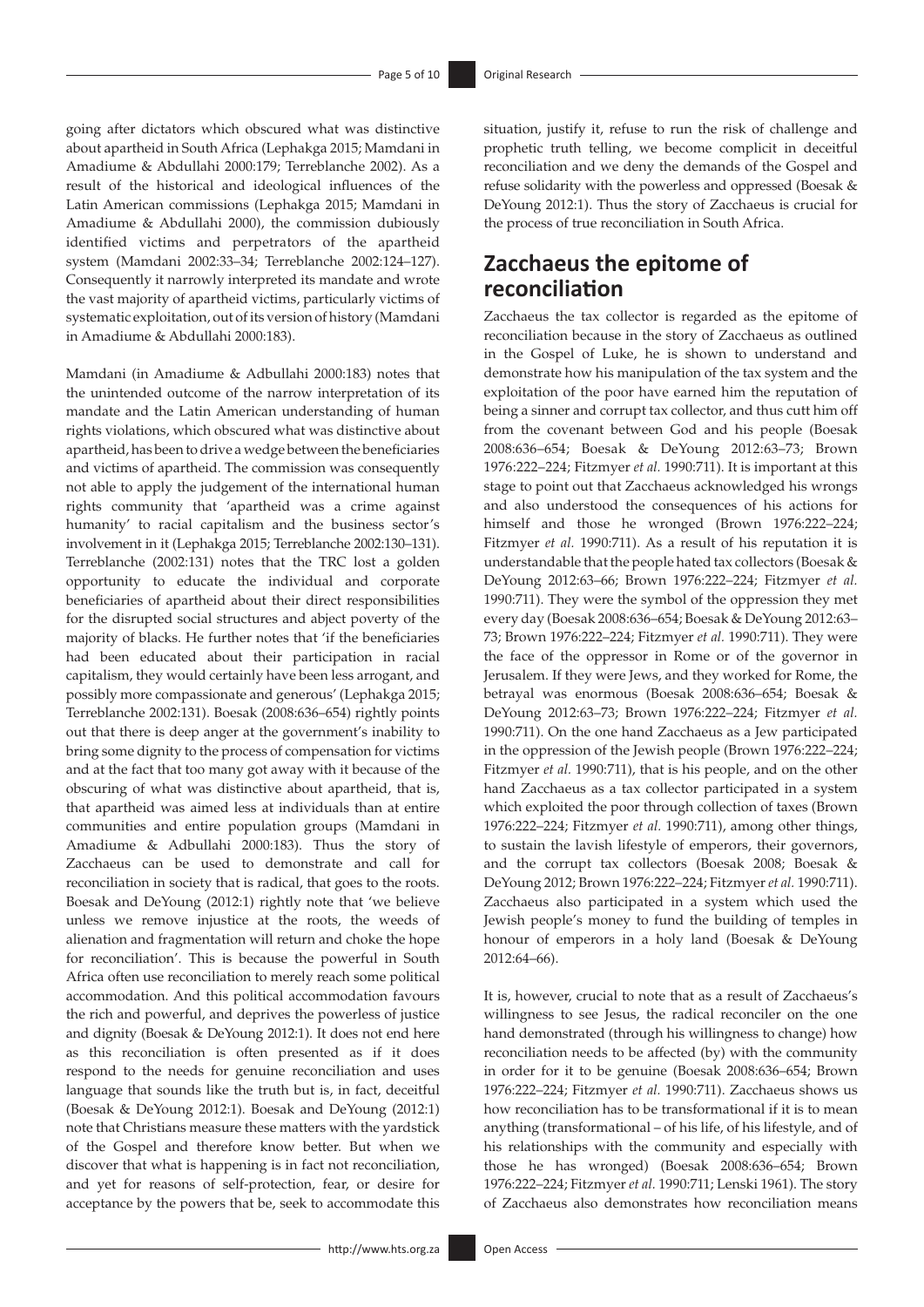the restoration of justice. Zacchaeus acknowledged that his wealth was ill-gained, stolen from the poor, and that reconciliation is not cheap: 'Look, half of my possessions, Lord, I will give to the poor; and if I have defrauded anyone of anything, I will pay back four times as much' (Lk. 19:8) (Boesak 2008:636–654; Boesak & DeYoung 2012:63–73; Brown 1976:222–224; Fitzmyer *et al.* 1990:711; Lenski 1961). But on the other hand, Jesus (the radical reconciler), the incarnation of reconciliation and compassionate justice of God, understands how crucial a thing Zacchaeus is doing. Jesus links Zacchaeus's response to his salvation: 'Today salvation has come to this house' (Lk. 19:9) (Boesak 2008:636–654). It is against this background that Zacchaeus is referred to as an epitome of reconciliation and the coming of the day of Salvation, that is being restored to the community of believers (Brown 1976:222–224; Fitzmyer *et al.* 1990:711; Lenski 1961).

Also of note is that, the story of Zacchaeus begins with an explanation, namely that Jesus went through Jericho, which epitomises colonisation and occupation by the Romans (Brown 1976:222–224; Fitzmyer *et al.* 1990:711; Lenski 1961:937). This is mentioned here to underline that Jesus as a radical reconciler was a subject of Rome: colonised, occupied, and yet to be crucified, and as such his preaching and teaching must be understood against this background as a protest against the imperial domination and a calling for the reign of the God of justice (Boesak 2008:636–654; Boesak & DeYoung 2012:63–73). The story then mentions that there was a chief tax collector there named Zacchaeus, who was rich, again reminding us that Zacchaeus as a Jew participated in a system which both exploited his own people and sustained the lavish lifestyle of emperors, governors, and tax collectors and the building of lavish buildings in honor of emperors, on holy soil (Adeyemo *et al.* 2006; Boesak 2008:636–654; Boesak & DeYoung 2012:63–73). Boesak and DeYoung point out that in the Gospel Zacchaeus has in many ways, come to epitomise the image of the 'tax collector and sinner'. As such, it is no wonder he could not find a place among the crowds who waited for Jesus that day (Adeyemo *et al.* 2006). This story goes on to describe his willingness to see Jesus (the radical reconciler), but he was a little man and could not see Jesus because of the crowd (Adeyemo *et al.* 2006). Thus it was not just because he was a man of small stature. The people knew him. He knew he would not be welcomed by them (Boesak & DeYoung 2012:66). This re-emphasises that as a result of his being a Jew and working for Rome, which oppressed them, the betrayal was enormous. Zacchaeus knew that he would not get sympathetic, preferential treatment from the crowd (Boesak 2008:636–654; Boesak & DeYoung 2012:63–73; Lenski 1961).

Zacchaeus not only acknowledged that his wealth was illgained, stolen from the sweat of the poor (Adeyemo *et al.* 2006), but also knew that as a Jew he participated in a scandal which made him the symbol of their oppression and that people felt betrayed (Boesak 2008:636–654). It is also crucial to recall that Zacchaeus (whose name meant 'pure' or 'innocent') as a Jew was regarded as unclean because of his continual contact with Gentiles (Brown 1969; Fitzmyer *et al.* 1990) and because his job required him to work even on the Sabbath, which was against Jewish law (Boesak 2008:636– 654; Boesak & DeYoung 2012:63–73; Brown 1969; Lenski 1961). That is why the rabbis taught that observant Jews should not eat with such people and why they spoke of tax collectors and sinners in one breath (Adeyemo *et al.* 2006; Fitzmyer *et al.* 1990). Why would anyone give up their place in the crowd, and their chance to see Jesus, for someone like Zacchaeus? Among the crowd, the hostility would have been palpable and perhaps physical. As a result, the tree (i.e. the sycamore tree) was the safest spot for him (Boesak & DeYoung 2012:63–73). But the tree was also a symbol of his complete isolation, especially amongst the poor and oppressed, those extorted by men like him every day of their lives (Adeyemo *et al.* 2006; Boesak 2008:636–654). His participation in the scandalous tax system not only made him an enemy of the Jewish people (i.e. his community) but it also excluded him from being part of the covenant (Adeyemo *et al.* 2006; Boesak 2008:636–654; Boesak & DeYoung 2012:63–73; Brown 1969; Lenski 1961; Fitzmyer *et al.* 1990).

It is also crucial to note, as Boesak rightly points out, that following Zacchaeus's knowledge and understanding of what his participation in the exploitative system of tax collection meant, and that he would not get sympathetic, preferential, treatment from the crowd, he went and climbed the tree in the hope of seeing Jesus (Boesak 2008:636–654; Boesak & DeYoung 2012:63–73). This is mentioned here to underline Zacchaeus's willingness to face anything to see Jesus, the radical reconciler (Adeyemo *et al.* 2006; Boesak & DeYoung 2012:63–73; Brown 1969). Zacchaeus went anyway, apparently willing to face whatever might happen (Adeyemo *et al.* 2006). That is astonishing enough. But it becomes even more so when Jesus stopped underneath that sycamore tree and looked up (Adeyemo *et al.* 2006; Brown 1969). This is crucial, because this story speaks of salvation (Boesak 2008). When Jesus saw Zacchaeus's willingness to see him (i.e. Jesus the radical reconciler) despite everything, he decided to stop under the sycamore tree (the act alone of climbing the tree having isolated Zacchaeus) (Adeyemo *et al.* 2006; Lenski 1961) and as a result the whole crowd faded into uncertain irrelevance as the focus is entirely on the little man in the tree (Adeyemo *et al.* 2006; Fitzmyer *et al.* 1990), the conversation with Jesus, and his conversion and reaction (Boesak 2008:636– 654). Zacchaeus understood that he was alienated not only from his community, but also from God (Adeyemo *et al.* 2006; Brown 1969; Lenski 1961). Through his life of exploitation and self-enrichment, he had robbed the poor of their money and their dignity (Boesak & DeYoung 2012:63–73) and he had also broken the bonds of solidarity and exploited his people's fear of the Roman occupier by his extortion (Brown 1969). He knew they had no choice but to come through those gates where he lay in wait. He knew that even if he charged them double, there was no appeal possible, nothing they could do to stop him. He could do what he wanted: they were helpless and their helplessness was his power (Boesak 2002:67).

Following his willingness to see Jesus, the radical reconciler and his acknowledgement that his wealth was ill-gained,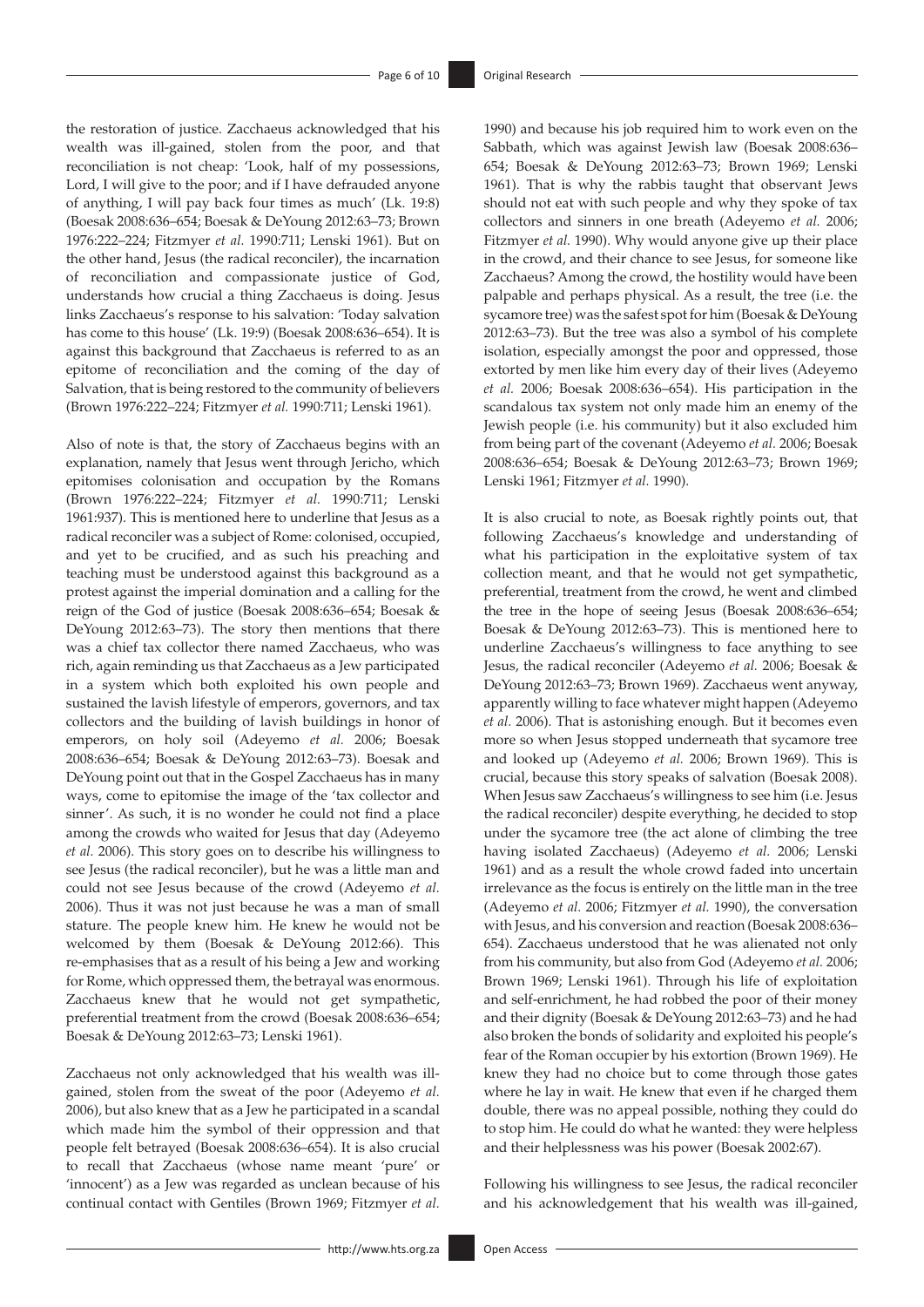Zacchaeus, without waiting for Jesus to tell him what to do, came forward and declared his understanding that reconciliation is not cheap and offered: 'Look half of my possessions, Lord, I will give to the poor' (Lk. 19:8) (Adeyemo *et al.* 2006; Boesak 2008; Boesak & DeYoung 2012). This stresses Zacchaeus's seriousness; he gives half of his wealth, not on a percentage basis, not over a period of time, nor does he pledge that he will do so come next harvest time but here and now (Adeyemo *et al.* 2006; Boesak 2008:636–654; Boesak & DeYoung 2012:63–73). Zacchaeus adds: 'And if I have defrauded anyone, I will pay back four times as much' (possibly out of the other half he will be left with after giving half of his possession to the poor) (Lk. 19:8) (Adeyemo *et al.* 2006; Boesak 2008; Brown 1969; Lenski 1961). This act by Zacchaeus is not generosity, and certainly it is not charity; it is Zacchaeus's desire to do justice (Boesak & DeYoung 2012:67). It is also crucial at this stage to dispel the argument that Zacchaeus decided to give this money because he was a rich man. Even if one is rich, giving away half of one's wealth and repaying people four times what one has robbed of them, still amounts to a great deal of money (Boesak 2008:636–654; Boesak & DeYoung 2012:63–73). It should also be recalled that there was a whole city that needed to be compensated for what Zacchaeus had done over many years (Adeyemo *et al.* 2006; Fitzmyer *et al.* 1990). This act shows his understanding and acknowledgement that not only is reconciliation not cheap but also that it needs to be affected with the community in order for it to be genuine, and that reconciliation needs to be transformational if it is to mean anything, namely the restoration of justice (Adeyemo *et al.* 2006; Boesak 2008:636–654).

Zacchaeus's act of giving up half (and probably more) of his wealth is more than just about the money (Adeyemo *et al.* 2006). The manner and spirit in which Zacchaeus did the act of giving back some of his wealth is different and radical (Boesak & DeYoung 2012:63–73). This claim is based on the fact that in reality Zacchaeus was offering to give up his status as one of the richest men in Jericho in order to make restitution, to make right what he did wrong (Adeyemo *et al.* 2006), in order to restore his relationship with both his neighbours and God (Adeyemo *et al.* 2006; Boesak & DeYoung 2012:67). It is also imperative to note that Zacchaeus does not shift the blame by saying that he will order his subcontractors to make a contribution to his payment because they also benefitted from the exploitative system of tax collection (Adeyemo *et al.* 2006; Brown 1969; Fitzmyer *et al.* 1990; Lenski 1961). He takes responsibility himself for the wrongs he did and for what he must do to undo those wrongs. This is important because it demonstrates how reconciliation presupposes justice within it (Boesak 2008:636–654; Boesak & DeYoung 2012:63–73; Lephakga 2015). As Boesak rightly points out, reconciliation which goes to the roots of injustice, acknowledges that reconciliation must be affected with the community and that it needs to be transformational, that is, it needs to transform the life of both the beneficiary and/or perpetrator and victim, the lifestyle of both the beneficiary and/or perpetrator and victim, and the relationship of

a beneficiary with the community, particularly with those a beneficiary and/or perpetrator has wronged (Boesak 2008:636–654).

## **Lessons from Zacchaeus for South Africa**

At this stage we will identify and elaborate on at least 10 lessons about reconciliation from the story of Zacchaeus as pointed out by Boesak and DeYoung (2012).

- 1. Firstly, we must note that reconciliation cannot be shallow, that it is not about covering up the evil or simply papering over the cracks (Boesak 2008:636–654; Boesak & DeYoung 2012:63–73). It is for this reason that Lephakga (2015) argues that the TRC was a final seal on the elite compromise, because the Commission was used to ratify the elite compromise that was reached at both the informal and formal negotiations. This claim is based on the inability or unwillingness of the TRC to uncover the truth about systematic exploitation or how it uncovered some truth about one form of victimisation under apartheid while ignoring another form of victimisation (Terreblanche 2002:124–125). In addition, it obscured what was distinctive about apartheid (Mamdani in Amadiume & Abdullahi 2002:179) and thus absolved the business sector of South Africa (Terreblanche 2002:124–132), which resulted in the vast majority of apartheid being written out of the Commission's version of history (Mamdani in Amadiume & Abdullahi 2002:183). The story of Zacchaeus shows that reconciliation is not about covering up the evil or simply papering over the cracks (Adeyemo *et al.* 2006; Boesak 2008:636–654; Boesak & DeYoung 2012:63–73). In the story of Zacchaeus, he acknowledges what he has done wrong: I stole, I exploited, I cheated, I betrayed ('Listen, sir! I will give half my belongings to the poor. And If I have defrauded anyone of anything, I will pay back four times as much' [Lk. 19:8]) (Boesak 2008:636–654; Boesak & DeYoung 2012:63–73). This is important because Zacchaeus did not try to make excuses for himself, blaming the system against which he was helpless. He did not try to defend himself by arguing that he simply had to make a living, that this was merely a job, or that he had a family to look after. He knew that he had benefitted unjustly from oppression and suffering. Boesak and DeYoung (2012:67–68) rightly point out that that is self-justification, and Zacchaeus knows that self-justification always stands in the way of true reconciliation: it mocks the wronged, nullifies repentance, and trivialises forgiveness.
- 2. Secondly, the story of Zacchaeus points out that reconciliation is not possible without remorse (Adeyemo *et al.* 2006; Boesak 2008; Boesak & DeYoung 2012; Brown 1969; Lenski 1961). This is because a sincere remorse in a form of an apology, for instance, lays the groundwork for the possibility of forgiveness (Gobodo-Madikizela 2002:8). Hence Gobodo-Madikizela argue that '…genuine remorse humanizes perpetrators and transforms their evil from the unforgivable into something that can be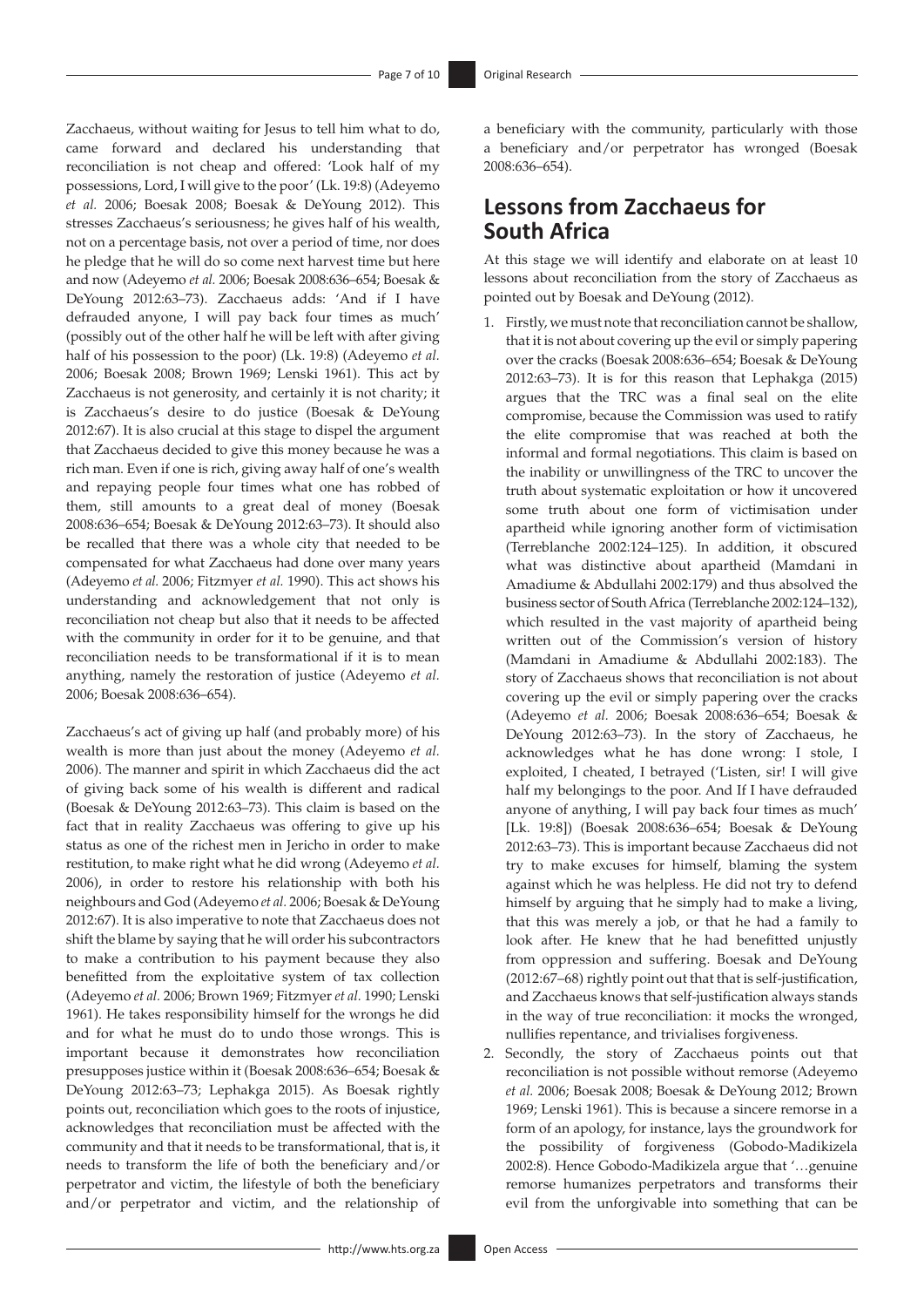forgiven' (2002:8). Accordingly, the story of Zacchaeus demonstrates that remorse is not about a lot of words, wringing hands and saying 'sorry' just to get it over and done with as quickly as possible (Adeyemo *et al.* 2006; Boesak 2008:636–654; Boesak & DeYoung 2012:63–73; Lenski 1961). This story also teaches that the victim has a right to restitution – and it has nothing to do with one's magnanimity, it is all about justice (Adeyemo *et al.* 2006; Boesak 2008; Boesak & DeYoung 2012; Brown 1969; Lenski 1961). Remorse is also about acknowledging the victim's pain as a result of one's action and making it right with acts of justice (Villa-Vicencio *et al.* 2006). 'And if I have defrauded anyone, I will pay back four times as much' (Lk. 19:8): that is what 'I am sorry' means (Adeyemo *et al.* 2006; Boesak 2008; Boesak & DeYoung 2012; Brown 1969; Lenski 1961).

- 3. The third lesson from the story of Zacchaeus is that he knows that reconciliation is not cheap (Lephakga 2015), not just in a spiritual sense but literally (Adeyemo *et al.* 2006; Boesak & DeYoung 2012:68). This is because on the one hand reconciliation goes beyond its simplistic understanding and/or interpretation (Lephakga 2015; Mamdani 1996) and on the other hand it presupposes justice (Lephakga 2015). It is for this reason that the authors of the Kairos Documents cautioned South Africa that reconciliation without justice would lead to cheap reconciliation – a concept borrowed from the German theologian Dietrich Bonhoeffer (1906–1945) (Lephakga 2015; Shore 2009:136–137). Therefore, having acknowledged that his wealth was ill-gained and stolen from the poor, Zacchaeus demonstrates that reconciliation is not cheap by saying 'Look, half of my possessions Lord, I will give to the poor; and If I have defrauded anyone of anything, I will pay back four times as much' (Lk. 19:8) (Adeyemo *et al.* 2006; Boesak 2008; Boesak & DeYoung 2012; Brown 1969; Lenski 1961). Thus, Boesak and DeYoung rightly point out that Zacchaeus's theft from the poor was not spiritual; it was real and tangible. His wealth was undeserved just as the impoverishment of the poor was undeserved, and Zacchaeus knew that (Adeyemo *et al.* 2006; Boesak 2008; Boesak & DeYoung 2012; Brown 1969; Lenski 1961). As a result he not only gives away half of his possessions but he repays four times those he defrauded. Zacchaeus did this because he understood that through his participation in the exploitative tax system, inequality was created between the poor and the rich (Boesak 2008:636–654; Boesak & DeYoung 2012:63–73).
- 4. It is thus imperative to link the third lesson (that reconciliation is not cheap) and the fourth lesson because there can never be reconciliation without equality (Boesak 2008:636–654; Boesak & DeYoung 2012:63–73; Villa-Vicencio *et al.* 2006). Hence Pietersen argues that, 'reconciliation in South Africa will remain a pipe dream if economic equality is not achieved' (Pietersen 2011). Thus Zacchaeus understood that there can be no reconciliation without equality. He understood that exploitation created inequality in society and demonstrated this when

he said: 'Look, half of my possessions Lord, I will give to the poor; and if I have defrauded anyone of anything, I will pay back four times as much' (Lk. 19:8) (Boesak 2008:636–654; Boesak & DeYoung 2012:63–73). Boesak and DeYoung are correct in noting that all along Zacchaeus's wealth and his connections with Rome and the powerful had placed him above his people. He had participated in and benefitted from, a political, economic, and social system that created and maintained profound inequalities in his society (Adeyemo *et al.* 2006; Boesak 2008; Boesak & DeYoung 2012; Brown 1969; Lenski 1961). Roman imperial society was unthinkable without the hierarchies built on class, power, and privilege, and the arrogance and entitlement that went with it (Boesak & DeYoung 2012:63–73).

- 5. The fifth lesson from the story of Zacchaeus is that reconciliation is not just about restoring our broken relationship with God, but also restoring our relationships with the community (Adeyemo *et al.* 2006; Boesak 2008:636–654; Boesak & DeYoung 2012; Brown 1969; Lenski 1961). Boesak and DeYoung rightly point out that in the story of Zacchaeus the people did not consider that the broken relationship (between themselves as a community and Zacchaeus) was restored with the conversation between Jesus and Zacchaeus and with Jesus' announcement of his acceptance of Zacchaeus by going to his house. It was restored with his showing remorse and conversion by doing justice (Boesak 2008:636–654; Boesak & DeYoung 2012:63–73).
- 6. The sixth lesson from the story of Zacchaeus is that he has sinned against God and against his neighbours, and that he had to make public recompense (Boesak 2008:636–654; Boesak & DeYoung 2012:63–73). He does not try to hide behind the 'this is between me and my God' cop-out (Boesak & DeYoung 2012:70). The rich rewards from his life of extortion for him and his family were public rewards: favour with the Romans (Adeyemo *et al.* 2006; Boesak 2008; Boesak & DeYoung 2012; Brown 1969; Lenski 1961), connections with the elite and the enjoyment of the patronage system, social and political privilege, opulence and comfort, and a worry-free life (Boesak 2008:636–654; Boesak & DeYoung 2012:63–73). The suffering of his victims was a public suffering. His remorse had to be public as well, and so should be the restoration of his broken relationship with his community (Boesak & DeYoung 2012:70).
- 7. The seventh lesson from the story of Zacchaeus is that when reconciliation means uncovering the sin, showing remorse, making restitution, and restoring relationships with deeds of compassionate justice, then and only then is reconciliation complete, right, sustainable, and radical, because it becomes transformational (Boesak 2008:636– 654; Boesak & DeYoung 2012:63–73). When reconciliation has integrity it restores human integrity, and that is where salvific power is (Villa-Vicencio *et al.* 2006). This is because biblical and radical reconciliation wants to bring us to the point where we learn to live not just with the other – because we have no choice – but for the other – because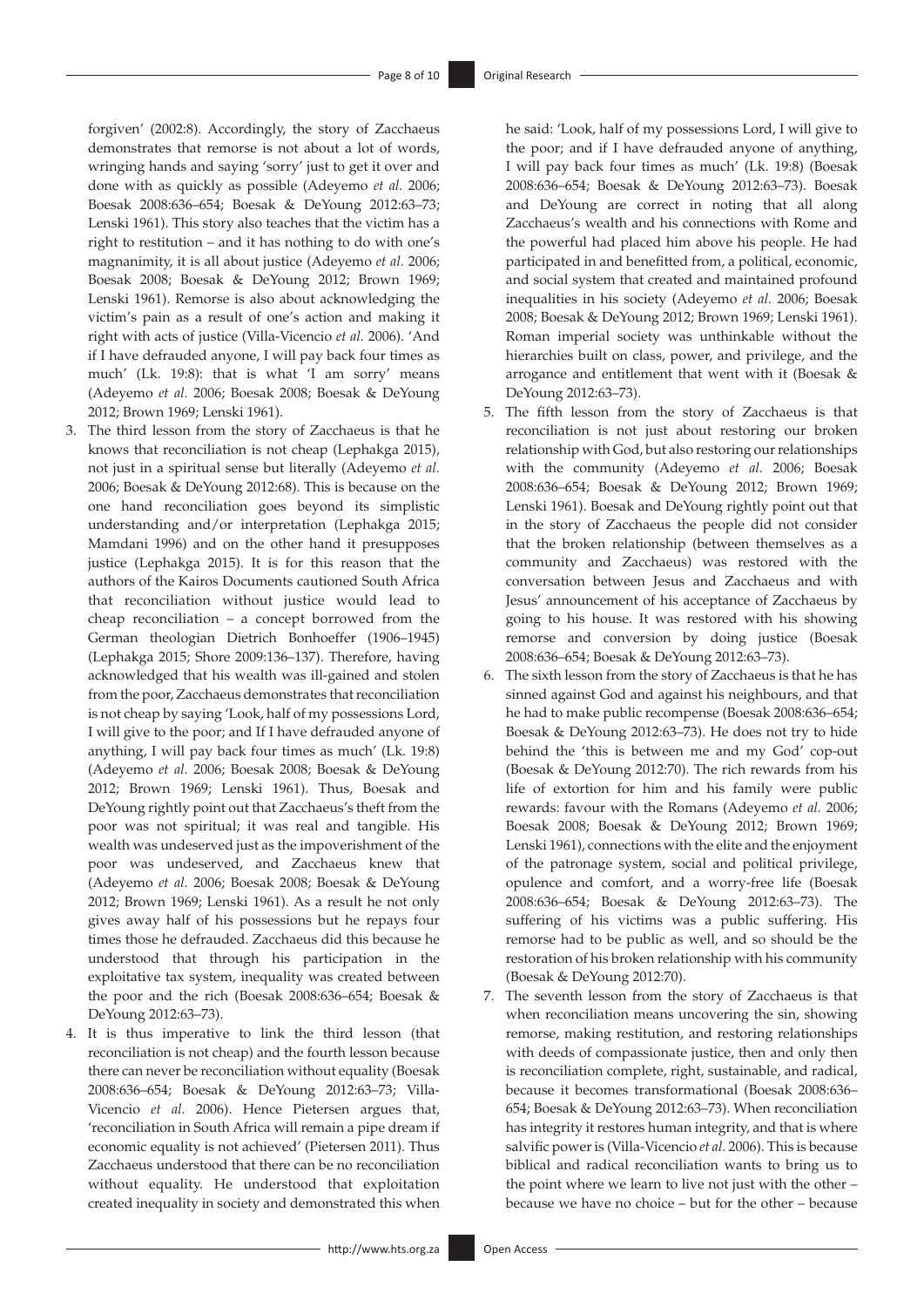that is our choice – where the peace among us is not just the absence of violence, but the active presence of justice (Boesak & DeYoung 2012:70).

- 8. The eighth lesson from Zacchaeus' story as pointed out by Boesak and DeYoung is that when genuine reconciliation takes place, it brings more than just individual salvation. It brings salvation for Zacchaeus and his house (household) (Boesak 2008:636–654; Boesak & DeYoung 2012:63–73). As a result of this salvation, there is wholeness to his restoration (Boesak 2008:636–654; Boesak & DeYoung 2012:63–73). This is because Zacchaeus and his whole house had benefitted from his life of exploitation (and his whole house had been cursed by the people who saw their opulent lifestyle built upon the impoverishment of the peasants) (Adeyemo *et al.* 2006; Boesak 2008:636–654; Boesak & DeYoung 2012:63–73). But through genuine reconciliation, that whole generation was restored to wholeness and community with others and with God (Boesak 2008:636–654; Boesak & DeYoung 2012:63–73).
- 9. The nineth lesson is that, in being restored, Zacchaeus switched sides. It was impossible after such a public display of shame and such a public conversion for him to go back to doing what he had done all his life: tax collecting, robbing, cheating, exploiting, living the life of the idle rich so vividly described by Isaiah (Boesak 2008:636–654; Boesak & DeYoung 2012:63–73). His confrontation with Jesus was also a confrontation with his own life and with the choices he had made. From that moment on, nothing could be the same for Zacchaeus (Boesak 2008:636–654; Boesak & DeYoung 2012:63–73). It is also crucial to note that following Zacchaeus's conversion, he could no longer work for the Romans; his political allegiances changed once his spiritual allegiance changed (Boesak 2008:636–654; Boesak & DeYoung 2012:63–73).
- 10. The 10th and final lesson from the story is that Zacchaeus has moved from being known as a tax collector to being a Son of Abraham; that is part of the covenant (Adeyemo *et al.* 2006; Boesak 2008; Boesak & DeYoung 2012; Brown 1969; Lenski 1961). Up to this point Zacchaeus was known as 'the tax collector', a man who had estranged himself from his own people, and a traitor who had sold his soul to Rome for money. He ingratiated himself with the Romans, the occupying force of colonialist oppression, but found no place among his own people (Boesak 2008:636–654; Boesak & DeYoung 2012:63–73).

### **Conclusion**

This article contended that the TRC should have invited Zacchaeus to testify (so to speak) and to hear from him what reconciliation meant for him as his story is a good illustration of the shortcomings in the South African reconciliation process. This is because the TRC did not take the Gospel seriously, despite the Christianisation of the TRC process, namely (1) the addition of the Christian (and the Gospel) concept of reconciliation within this commission; (2) the appointment of a Christian priest (i.e. Archbishop

Commission missed the opportunity to understand the following about reconciliation as shown in the story of Zacchaeus: (1) that reconciliation needs to be affected with the community in order for it to be genuine; (2) that reconciliation has to be transformational if it is to mean anything (transformational of the life of both the beneficiary and/or perpetrator and victim, the lifestyle of both the beneficiary/perpetrator and victim, the relationship between the beneficiary/perpetrator and the community, especially those that were wronged); and (3) that reconciliation means the restoration of justice. It has also been shown that the shortcomings of the TRC must be understood against the following: 'Zacchaeus stood up and said to the Lord, Listen sir! I will give half [of] my belongings to the poor, and if I have cheated, anyone, I will pay him [or her] back four times as much. Jesus said to him, Salvation has come to this house today, for this man, also, is a descendant of Abraham. The Son of Man came to seek and to save the lost' (Lk. 19:1–10). This is because the story of Zacchaeus demonstrates the cost of reconciliation and as such is important for South Africa's unfinished business of reconciliation. Given the Christianisation of the whole process of this commission, it is crucial to emphasise that the TRC should have taken the Gospel as seriously in its proceedings and its consequences as it did at the formal opening of each session. Once the commission opened the doors to invite in Jesus and the Holy Spirit, they should have called Zacchaeus to testify, so to speak, to hear from him what reconciliation meant for him. **Acknowledgements**

Desmond Tutu) as the Commission's chair and (3) the opening of its sessions with prayer and the invitation of Jesus and the Holy Spirit. This paper has demonstrated that the

#### **Competing interests**

The author declares that he has no financial or personal relationships which may have inappropriately influenced him in writing this article.

### **References**

- Adeyemo, T., (ed.), 2006, *Africa Bible Commentary*, Worldlive Publishers, Nairobi, yuno,<br>Kenya.
- Amadiume, I. & Abdullahi, A. (eds.), 2000, *The politics of memory: Truth, healing and social justice,* Zed Books, London.
- Boesak, A., 1977, *Farewell to innocence: A socio-ethical study on Black theology and Black power,* Orbis Books, Maryknoll.
- Boesak, A., 2008, 'And Zacchaeus remained in the tree: Reconciliation and justice and the Truth and Reconciliation Commission', *Verbum et Ecclesia* 28(3), 636–654.
- Boesak, A. & DeYoung, C.P., 2012, *Radical reconciliation: Beyond political pietism and Christian quietism,* Orbis Books, Maryknoll, NY.
- Brown, D., 1976, *The Four Gospels: A Commentary, critical, experimental and practical*, The Banner of Truth Trust, Edinburgh, Scotland.
- Crenzel, E., 2008, 'Argentina's Commission on the disappearance of persons: Contributions to transitional justice', *The International Journal of Transitional Justice* 2, 173–191.<http://dx.doi.org/10.1093/ijtj/ijn007>
- Cronin, J., 1994, 'Sell-out, or the culminating moment?: Trying to make sense of the transition', *History Workshop at the University of Witwatersrand*, 13–17th July, Africana Library, University of the Witwatersrand, 1–39 ([http://hdl.handle.net/](http://hdl.handle.net/10539/7766) [10539/7766\)](http://hdl.handle.net/10539/7766)
- Ensalaco, M., 1994, 'Truth commissions for Chile and El Salvador: A report and assessment', *Human Rights Quarterly* 16(4), 656–675. [http://dx.doi.org/10.2307/](http://dx.doi.org/10.2307/762563) [762563](http://dx.doi.org/10.2307/762563)
- Fiss, O.M., 1992, 'Capitalism and democracy', *Michigan Journal of International Law*  13(4), 908–920.